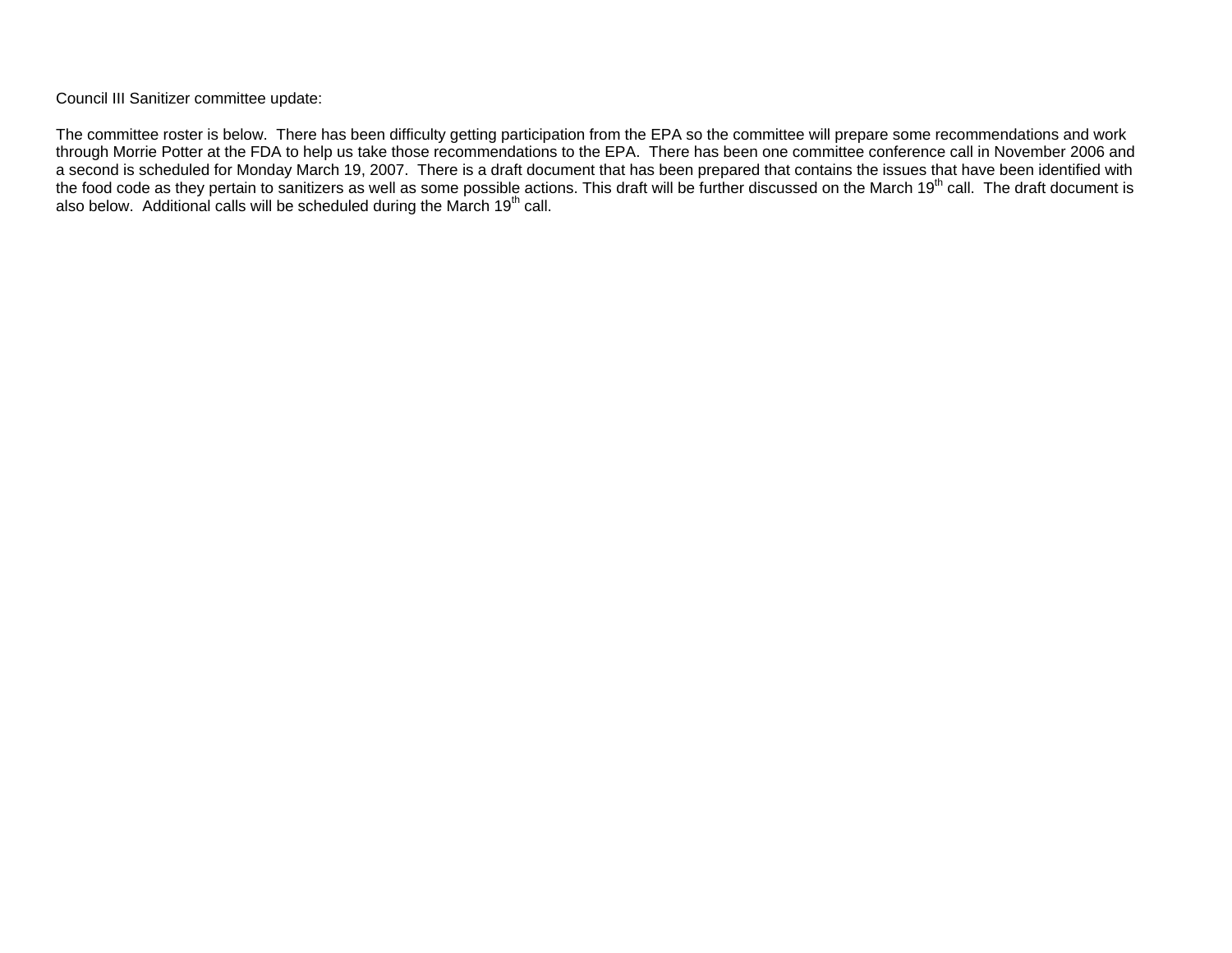## **COUNCEL III SANITIZER COMMITTEE MEMBERS**

| <b>INDUSTRY</b>                        | <b>REGULATORY</b>                            |
|----------------------------------------|----------------------------------------------|
| Dale Grinstead, Co-chair               | <b>Kevin Smith</b>                           |
| Johnson Diversey                       | Acting Director, Retail Food and Cooperative |
| 8310 16th Street                       | <b>Programs Coordination Staff</b>           |
| Sturtevant, WI 53177                   | Center for Food Safety and Applied Nutrition |
| Voice: (262) 631-4433                  | Food and Drug Administration                 |
| Fax: (262) 631-4067                    | 5100 Paint Branch Parkway                    |
| dale.grinstead@johnsondiversey.com     | College Park, MD 20740                       |
|                                        | 301-436-2149 (phone)                         |
|                                        | 301-436-2672 (fax)                           |
|                                        | kevin.smith@fda.hhs.gov                      |
| Katherine Swanson, Co-chair            | <b>Mark Hepp</b>                             |
| Ecolab Inc                             | <b>USFDA/CFSAN</b>                           |
| 655 Lone Oak Drive                     | Voice: 301-436-1203                          |
| Eagan, MN 55121-1560                   | Fax: 301-436-2965                            |
| Voice (651) 795-5943                   | mark.hepp@fda.hhs.gov                        |
| Fax (651) 204-7516                     |                                              |
| katie.swanson@ecolab.com               |                                              |
| <b>Rick Barney</b>                     | <b>William Jones</b>                         |
| <b>Sweetbay Supermarkets</b>           | USDA/Labeling & Consumer Protection,         |
| 3801 Sugar Palm Drive                  | Voice: 202-205-0623                          |
| Tampa, FL 33619                        | bill.jones.@fsis.usda.gov                    |
| 813.620.1139 X332                      |                                              |
| Fax: 813.626.9550                      |                                              |
| rabarney@sweetbaysupermarket.com       |                                              |
| Joan Menke-Schaenzer,                  | <b>William Shaw</b>                          |
| Wal-Mart Stores, Inc.                  | <b>USDA/Technical Analysis</b>               |
| 508 SW 8th Street                      | Voice 202-205-0695                           |
| Bentonville, AR 72716                  | william.shaw@FSIS.usda.gov                   |
| Voice: (479) 204-9359                  |                                              |
| Fax: (479) 273-1911                    |                                              |
| jrmenke@wal-mart-com                   |                                              |
| Donna M. Garren                        | Lorinda Lhotka                               |
| <b>National Restaurant Association</b> | Alaska Dept Environ.Conservation/Food Safety |
| 1200 Seventeenth St. NW                | and Sanitation                               |
| Washington, DC 20036-3097              | (907) 451-2119                               |
| Voice: (202) 331-5986                  | (907) 451-5120,                              |
| Fax(202) 973-3671                      | lorinda lhotka@dec.state.ak.us               |
| dgarren@dineout.org                    |                                              |
| Redder, Joan                           | <b>Tressa Madden</b>                         |
| <b>KFC</b>                             | Oklahoma State Department of Health          |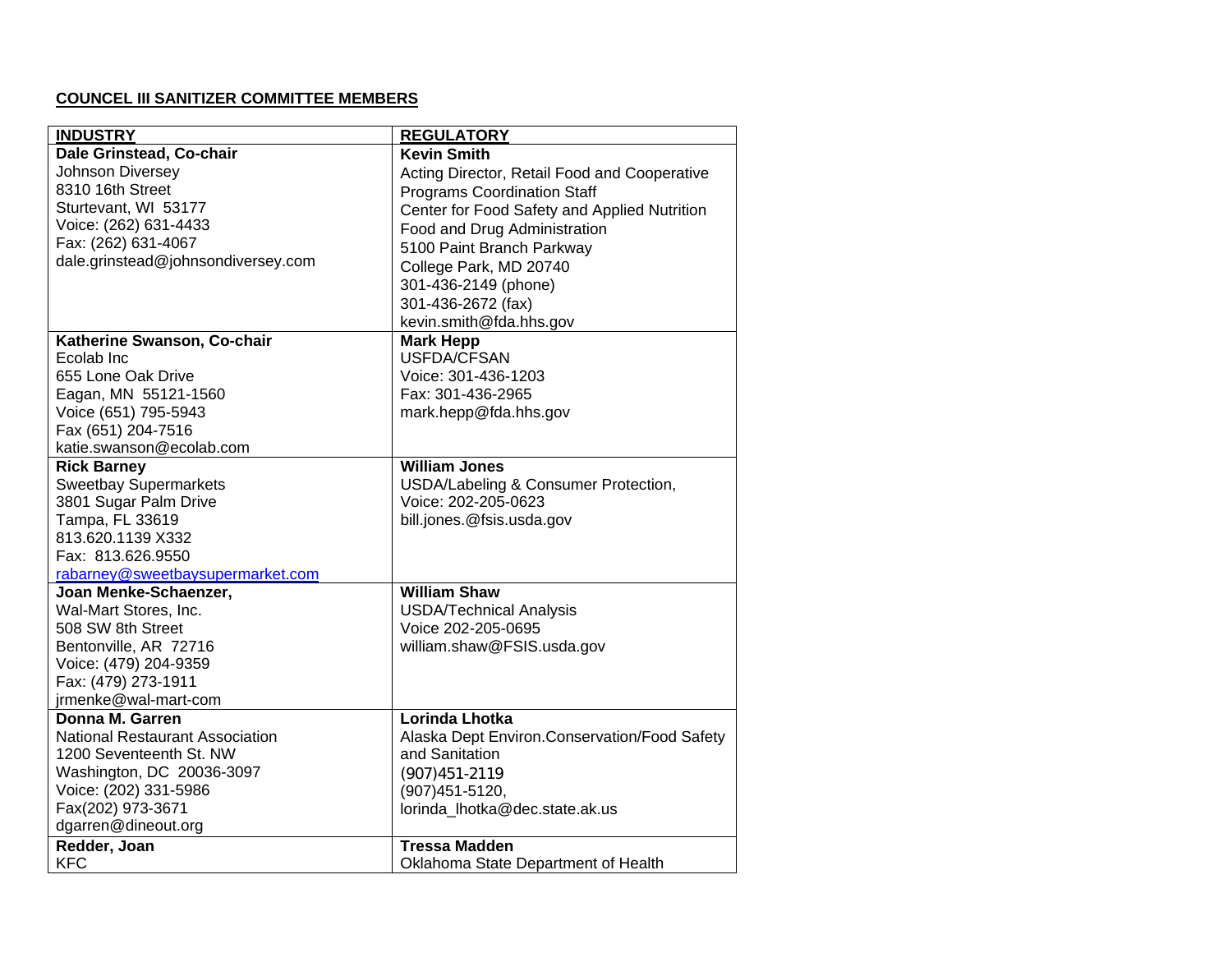| 1900 Colonel Sanders Lane                  | 1000 Neth 10th               |  |  |
|--------------------------------------------|------------------------------|--|--|
| Louisville, KY 40213                       | Oklahoma City, OK 73117-1299 |  |  |
| Voice: (502) 874-8174                      | (405) 271-524                |  |  |
| Fax: (540) 951-3191                        | (405) 271-3458               |  |  |
| joan.redder@yum.com                        | tressam@health.ok.gov        |  |  |
|                                            |                              |  |  |
| Academia                                   |                              |  |  |
| <b>Larry Beuchat</b>                       | Don Schaffner                |  |  |
| University of Georgia                      | <b>Rutgers University</b>    |  |  |
| 1109 Experiment Street, Griffin GA, 30223- | 65 Dudley Rd                 |  |  |
| 1797                                       | <b>New Brunswick</b>         |  |  |
| (770)412-4740                              | NJ 08901-8520                |  |  |
| (770) 229-3216                             | (732) 932-9611 x214          |  |  |
| lbeuchat@uga.edu                           | 732) 932-6776                |  |  |
|                                            | schaffner@aesop.rutgers.edu  |  |  |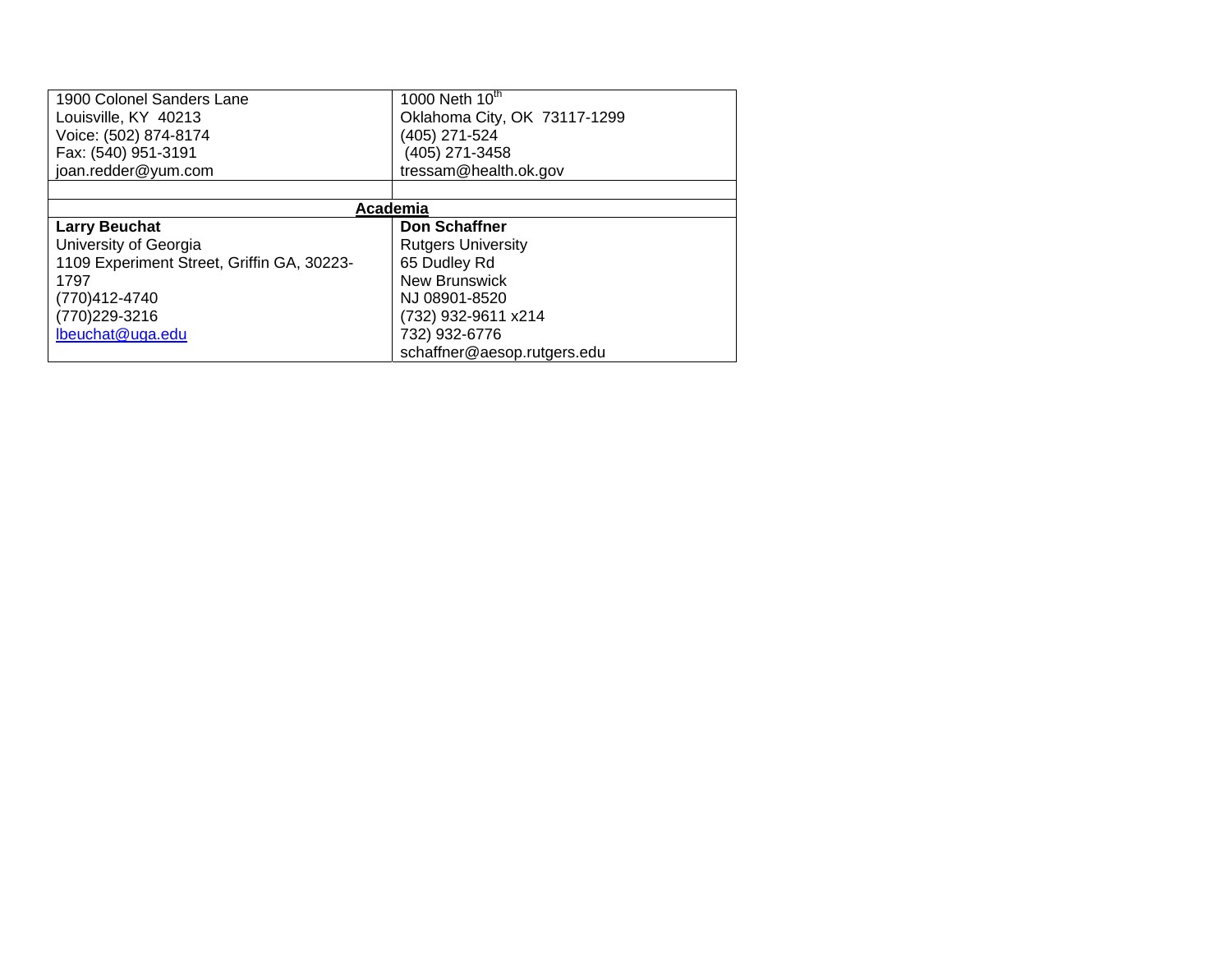| <b>Food Code Reference</b>                                                                                                                         | Specific Food Code 2005 Citation Language<br>(verbatim)                                                                                                                                                                                                                                                                                               |                                                                                                                              |                                                                                                  | <b>Potential Issue</b>                                                                                                                                                                                                                                                                                                                                                                                                                                                                                                                                                                                                                                                                                                                                                                                                                                                                                                                                                                                                             | Recommended solution for maximum<br>public health benefit                                                                                                                                                                                                                                                                                                                                                                                                                                                                                                                                                                                                                                                                                                                                                                                                                |
|----------------------------------------------------------------------------------------------------------------------------------------------------|-------------------------------------------------------------------------------------------------------------------------------------------------------------------------------------------------------------------------------------------------------------------------------------------------------------------------------------------------------|------------------------------------------------------------------------------------------------------------------------------|--------------------------------------------------------------------------------------------------|------------------------------------------------------------------------------------------------------------------------------------------------------------------------------------------------------------------------------------------------------------------------------------------------------------------------------------------------------------------------------------------------------------------------------------------------------------------------------------------------------------------------------------------------------------------------------------------------------------------------------------------------------------------------------------------------------------------------------------------------------------------------------------------------------------------------------------------------------------------------------------------------------------------------------------------------------------------------------------------------------------------------------------|--------------------------------------------------------------------------------------------------------------------------------------------------------------------------------------------------------------------------------------------------------------------------------------------------------------------------------------------------------------------------------------------------------------------------------------------------------------------------------------------------------------------------------------------------------------------------------------------------------------------------------------------------------------------------------------------------------------------------------------------------------------------------------------------------------------------------------------------------------------------------|
| 4-501.114<br><b>Manual and Mechanical</b><br>Warewashing Equipment,<br>Chemical Sanitation -<br>Temperature, pH,<br>Concentration, and<br>Hardness | A chemical SANITIZER used in a SANITIZING<br>solution for a manual or mechanical operation at<br>exposure times specified under 4-403.11(C) shall<br>meet the criteria specified under 7-204.11<br>Sanitizers, Criteria, shall be used in accordance<br>with the EPA-approved manufacturer's label use<br>instructions, and shall be used as follows: |                                                                                                                              |                                                                                                  | All sanitizer formulations must be "registered"<br>with EPA for regulatory compliance; technically<br>they are not "approved". Each specific label is<br>registered, not just the manufacturer or the active<br>ingredient. Clarification of wording is needed.                                                                                                                                                                                                                                                                                                                                                                                                                                                                                                                                                                                                                                                                                                                                                                    | Change wording from<br>"the EPA-approved manufacturer's label<br>use instructions"<br>to<br>"the EPA-registered label use<br>instructions"                                                                                                                                                                                                                                                                                                                                                                                                                                                                                                                                                                                                                                                                                                                               |
| 4-501.114 (A)                                                                                                                                      | A chlorine solution shall have a minimum<br>temperature based on the concentration and pH of<br>the solution as listed in the following chart;<br>Minimum<br>Concentration<br>MG/L<br>25<br>50<br>100                                                                                                                                                 | Minimum Temperature<br>pH 10 or<br>less<br>$\mathrm{^{\circ}C}$ ( $\mathrm{^{\circ}F}$ )<br>49 (120)<br>38 (100)<br>13(55)   | pH 8 or<br>less<br>$\mathrm{^{\circ}C}$ ( $\mathrm{^{\circ}F}$ )<br>49 (120)<br>24(75)<br>13(55) | EPA product registration of chlorine is conducted<br>under specific conditions, i.e. 20°C (68°F) for the<br>test method's specified time. There is no<br>provision on EPA labels for altering the<br>concentration of chlorine based on pH or<br>temperature of use.<br>However, it is established scientifically that the<br>antimicrobial properties of chlorine are altered by<br>the temperature and pH of application, which is<br>consistent with the tabulated data.<br>An important application for allowing different<br>levels of chlorine based on temperature and pH<br>is low temperature dish machines. NSF<br>certification requires that the manufacturer of<br>these machines verify the operating conditions<br>required to achieve a sanitized dish through a<br>combination of temperature, exposure time, and<br>effective chemical concentration. With increased<br>emphasis on reduced energy consumption, low<br>temperature dish machines are being considered<br>by a significant number of food service | Sanitary operation of dish machines is<br>essential to protect public health. These<br>machines have operated safely for many<br>years following the guidance in the table.<br>Data generated to establish the NSF<br>certification standard validated the<br>science behind these applications. Since<br>chlorine concentrations indicated in the<br>table are lower than those already<br>allowed for use at 20°C, environmental<br>considerations for this application would<br>be lower than if higher concentrations of<br>chlorine were used.<br>Recommendation: Discuss with EPA<br>$\bullet$<br>on drafting language to accept these<br>use levels based on 1) initial data<br>generated for validation, 2) history of<br>safe use, and 3) lower concentrations<br>than those allowed in other<br>applications.<br>NEED - Efficacy data from FDA or<br>$\bullet$ |
| 4-501.114 (B)                                                                                                                                      | An iodine solution shall have a:<br>(1) Minimum temperature of $24^{\circ}$ C (75°F),<br>(2)<br>(3) Concentration between 12.5 mg/L and 25<br>mg/L                                                                                                                                                                                                    | pH of 5.0 or less or a pH no higher than<br>the level for which the manufacturer<br>specifies the solution is effective, and |                                                                                                  | operations<br>lodophor tests are run at 20°C (68°F), therefore<br>the minimum temperature could be lowered.                                                                                                                                                                                                                                                                                                                                                                                                                                                                                                                                                                                                                                                                                                                                                                                                                                                                                                                        | NSF to support discussion<br>Change 24°C (75°F) to 20°C (68°F).                                                                                                                                                                                                                                                                                                                                                                                                                                                                                                                                                                                                                                                                                                                                                                                                          |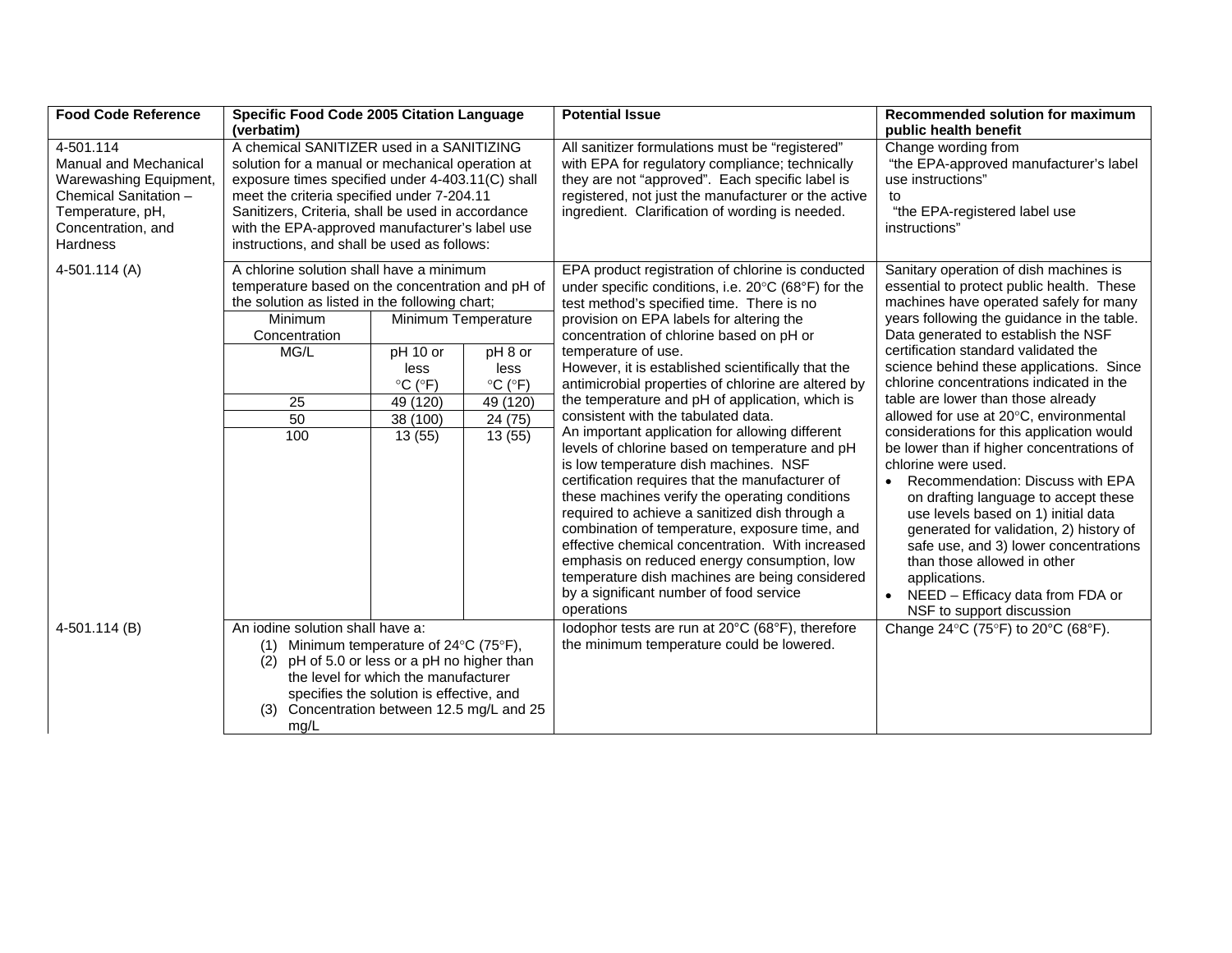| <b>Food Code Reference</b> | Specific Food Code 2005 Citation Language<br>(verbatim)                                                                                                                                                                                                                                                                                                                                                                                          | <b>Potential Issue</b>                                                                                                                                                                                                                                                                                                                                                                                                                                                                                                                                                                                                | Recommended solution for maximum<br>public health benefit                                                                                                                                                                                              |
|----------------------------|--------------------------------------------------------------------------------------------------------------------------------------------------------------------------------------------------------------------------------------------------------------------------------------------------------------------------------------------------------------------------------------------------------------------------------------------------|-----------------------------------------------------------------------------------------------------------------------------------------------------------------------------------------------------------------------------------------------------------------------------------------------------------------------------------------------------------------------------------------------------------------------------------------------------------------------------------------------------------------------------------------------------------------------------------------------------------------------|--------------------------------------------------------------------------------------------------------------------------------------------------------------------------------------------------------------------------------------------------------|
| 4-501.114 (C)              | A quaternary ammonium compound solution shall:<br>(1) Have a minimum temperature of 24 $\mathrm{^{\circ}C}$ (75 $\mathrm{^{\circ}F}$ ),<br>(2) Have a concentration as specified under 7-<br>204.11 and as indicated by the manufacturer's use<br>directions included in the labeling, and<br>(3) Be used only in water with 500mg/L hardness<br>or less or in water having a hardness no greater<br>than specified by the manufacturer's label; | No inconsistencies are noted between Food<br>Code and EPA requirements.                                                                                                                                                                                                                                                                                                                                                                                                                                                                                                                                               | <b>NA</b>                                                                                                                                                                                                                                              |
| 4-501.114 (D)              | If another solution of a chemical specified under<br>(A)-(C) of this section is used, the PERMIT<br>HOLDER shall demonstrate to the REGULATORY<br>AUTHORITY that the solution achieves<br>SANITATION and the use of the solution shall be<br>APPROVED; or                                                                                                                                                                                        | Sanitizers must be registered with EPA for their<br>specific use and technically must be used per<br>label instructions. The registration process must<br>follow specific protocols found acceptable by<br>EPA and are conducted by the registrant.<br>This provision provides flexibility to use other<br>concentrations, potentially in conjunction with<br>other treatments, as long as it is validated to be<br>effective by the "permit holder", i.e. the legal<br>entity operating the establishment. This is not<br>consistent with EPA regulations, however may<br>be beneficial to protecting public health. | As long as the level used is below that<br>required on the EPA registered label, and<br>data are provided by the user to<br>demonstrate effectiveness under the<br>conditions of use, this provision should<br>be acceptable to protect public health. |
| 4-501.114 (E)              | If a chemical SANITIZER other than chlorine,<br>iodine, or a quaternary ammonium compound is<br>used, it shall be applied in accordance with the<br>manufacturer's use directions included in the<br>labeling.                                                                                                                                                                                                                                   | Sanitizers must be registered with EPA for<br>compliance.                                                                                                                                                                                                                                                                                                                                                                                                                                                                                                                                                             | Insert the following "manufacturer's<br>EPA registered use directions included in<br>the labeling."                                                                                                                                                    |

Reference for 4-501.114

 • Miller, M.P. Principle Investigator, 1984. Relationship of factors affecting bactericidal effectiveness of chlorine sanitizing solutions. Final report. National Sanitation Foundation, Ann Arbor, MI subcontract No. 9013-092-108-H0620-101; Booz, Allen & Hamilton, Inc. contract No. 223-80-2295.

• Miller, M.P. Principle Investigator, 1985. Relationship of factors affecting bactericidal effectiveness of chlorine sanitizing solutions. Addendum to Final report. National Sanitation Foundation, Ann Arbor, MI subcontract No. 9013-092-108-H0620-101; Booz, Allen & Hamilton, Inc. contract No. 223-80-2295.

• National Sanitation Foundation, Ann Arbor, MI November 1990. Report on the Bacterial effectiveness of a chlorine sanitizing solution at contact times of less than 10 seconds. Purchase Order #FDA 665531-00-90-RB.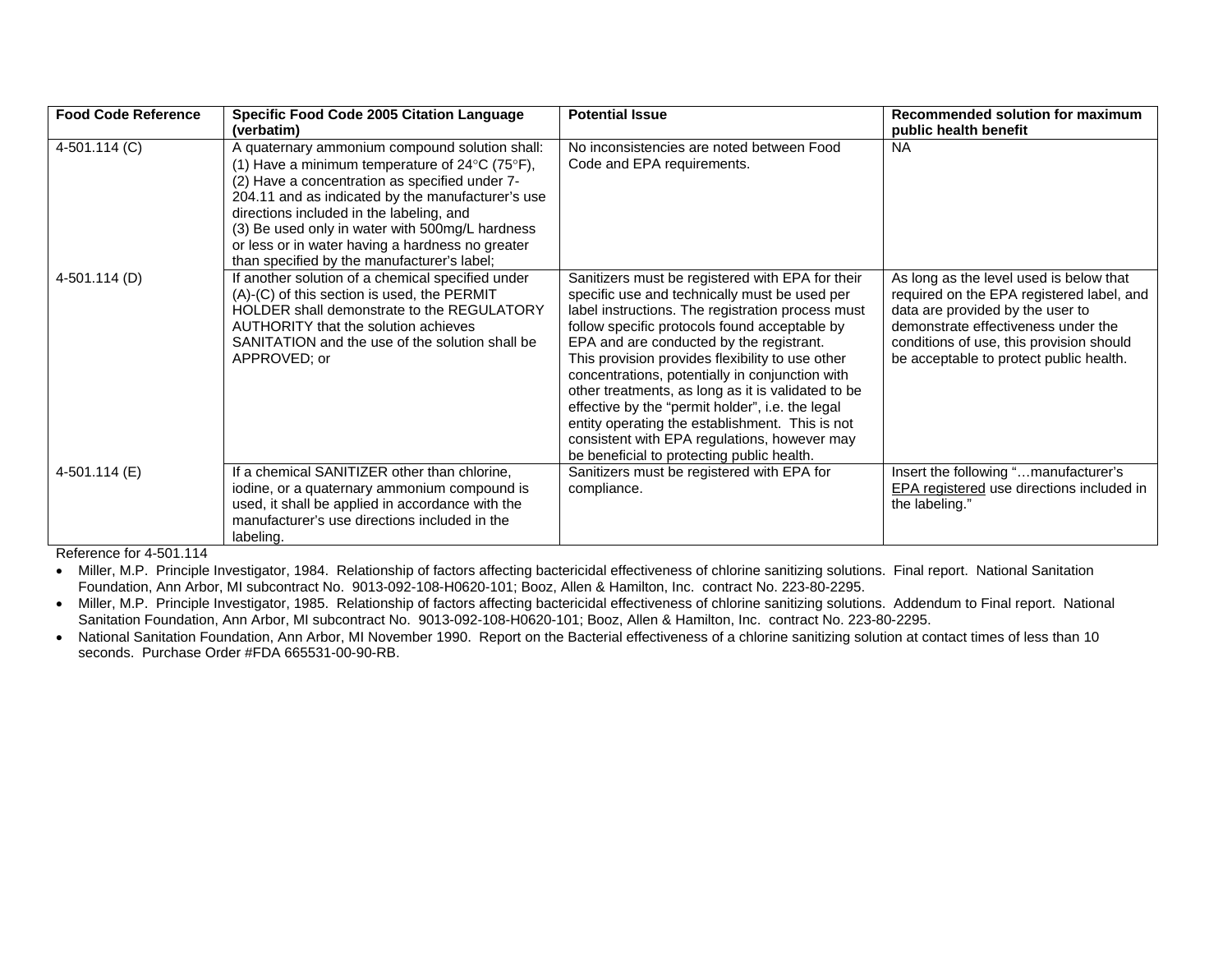| <b>Food Code Reference</b>                                                      | Specific Food Code 2005 Citation Language<br>(verbatim)                                                                                                                                                                                                                                                                                                                                                                                                                                                                                                                                                                                                                                                                                                                                                                                                                                                                                                                           | <b>Potential Issue</b>                                                                                                                                                                                                                                                                                                                                                                                                                               | <b>Recommended solution for</b><br>maximum public health benefit                                                                                                                                                                                                                                                                                                                                                                                                                                                                                                                                                                                             |
|---------------------------------------------------------------------------------|-----------------------------------------------------------------------------------------------------------------------------------------------------------------------------------------------------------------------------------------------------------------------------------------------------------------------------------------------------------------------------------------------------------------------------------------------------------------------------------------------------------------------------------------------------------------------------------------------------------------------------------------------------------------------------------------------------------------------------------------------------------------------------------------------------------------------------------------------------------------------------------------------------------------------------------------------------------------------------------|------------------------------------------------------------------------------------------------------------------------------------------------------------------------------------------------------------------------------------------------------------------------------------------------------------------------------------------------------------------------------------------------------------------------------------------------------|--------------------------------------------------------------------------------------------------------------------------------------------------------------------------------------------------------------------------------------------------------------------------------------------------------------------------------------------------------------------------------------------------------------------------------------------------------------------------------------------------------------------------------------------------------------------------------------------------------------------------------------------------------------|
| 4-703.11<br>Sanitation of Equipment<br>and Utensils - Hot Water<br>and Chemical | After being cleaned, EQUIPMENT FOOD-<br>CONTACT SURFACES and UTENSILS shall be<br>SANITIZED in:                                                                                                                                                                                                                                                                                                                                                                                                                                                                                                                                                                                                                                                                                                                                                                                                                                                                                   |                                                                                                                                                                                                                                                                                                                                                                                                                                                      |                                                                                                                                                                                                                                                                                                                                                                                                                                                                                                                                                                                                                                                              |
| $4-703.11(A)$                                                                   | Hot water manual                                                                                                                                                                                                                                                                                                                                                                                                                                                                                                                                                                                                                                                                                                                                                                                                                                                                                                                                                                  | Not relevant                                                                                                                                                                                                                                                                                                                                                                                                                                         |                                                                                                                                                                                                                                                                                                                                                                                                                                                                                                                                                                                                                                                              |
| $4-703.11(B)$                                                                   | Hot water mechanical                                                                                                                                                                                                                                                                                                                                                                                                                                                                                                                                                                                                                                                                                                                                                                                                                                                                                                                                                              | Not relevant                                                                                                                                                                                                                                                                                                                                                                                                                                         |                                                                                                                                                                                                                                                                                                                                                                                                                                                                                                                                                                                                                                                              |
| $4-703.11(C)$                                                                   | Chemical manual or mechanical operations,<br>including the application of SANITIZING chemicals<br>by immersion, manual swabbing, brushing, or<br>pressure spraying methods, using a solution as<br>specified under 4-501.114 by providing:<br>(1) Except as specified under Subparagraph<br>$(C)(2)$ of this section, an exposure time of<br>at least 10 seconds for a chlorine solution<br>specified under 4-501.114(A)<br>(2) An exposure time of at least 7 seconds for<br>a chlorine solution of 50 mg/L that has a<br>pH of 10 or less and a temperature of at<br>least 38°C (100°F) or a pH of 8 or less<br>and a temperature of at least 24°C (75°F),<br>(3) An exposure time of at least 30 seconds<br>for other chemical SANITIZING solutions,<br>or<br>(4) An exposure time used in relationship with<br>a combination of temperature,<br>concentration, and pH that, when<br>evaluated for efficacy, yields<br>SANITIZATION as defined in<br>Subparagraph 1-201.10(B). | EPA registered labels usually specify a 1 minute<br>contact time for sanitizing surfaces. This section<br>provides for lower contact times, which may<br>conflict with the registered label. As discussed in<br>section 4-501.114, the pH and temperature<br>provisions cited there will enhance effectiveness<br>of the chemical and data substantiate use of a<br>shorter time.<br>Paragraph (4) has the same issues discussed in<br>4-501.114 (D) | Data to validate efficacy of the times in<br>Subparagraphs (1) and (2) exist (Miller<br>1984, Miller 1985, NSF, 1990) and<br>should be allowed. These exposure<br>times are used for low temperature dish<br>machine applications and are likely<br>used in certain manual operations.<br>Because of the generic nature of<br>Subparagraph (3), the following<br>modification is recommended for EPA<br>compliance.<br>"An exposure time per the EPA-<br>registered label for other chemical<br>SANITIZING solutions, or"<br>Subparagraph (C)(4) should remain the<br>same to allow for other validated<br>applications as discussed in 4-501.114<br>$(D)$ . |
| 7-204.11<br>Sanitizers, Criteria                                                | Chemical SANITIZERS and other chemical<br>antimicrobials applied to FOOD-CONTACT<br>SURFACES shall meet the requirements specified<br>in 40 CFR 180.940 Tolerance exemptions for<br>active and inert ingredients for use in antimicrobial<br>formulations (food-contact surface sanitizing<br>solutions).                                                                                                                                                                                                                                                                                                                                                                                                                                                                                                                                                                                                                                                                         | Food Code specifically addresses chlorine,<br>iodine, and quat while numerous other<br>antimicrobials are listed in 40 CFR 180.940                                                                                                                                                                                                                                                                                                                   | Continue to use this as maximum<br>allowable levels for approved sanitizers.                                                                                                                                                                                                                                                                                                                                                                                                                                                                                                                                                                                 |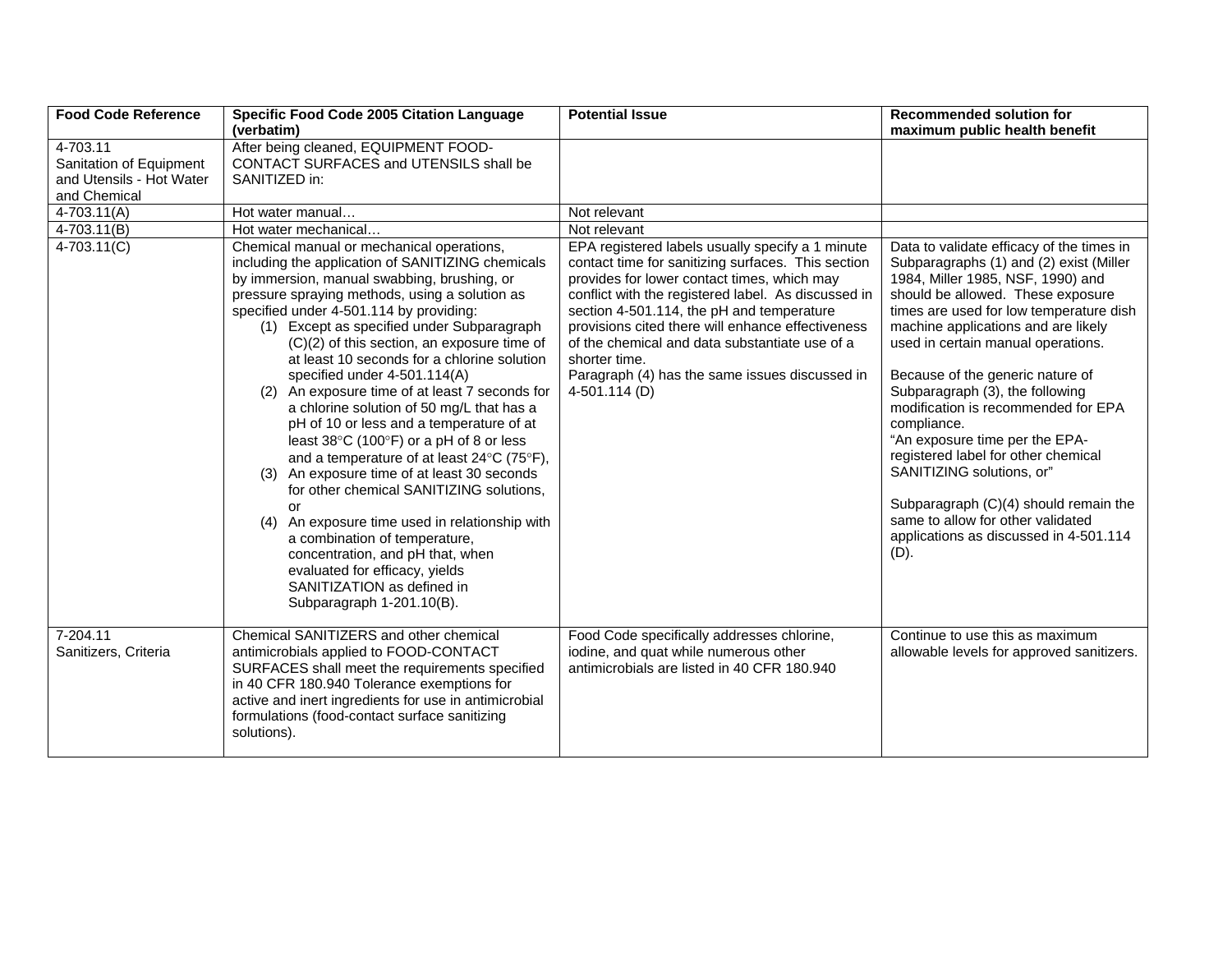| <b>Food Code</b><br>Reference                                                                                                                          | Specific Food Code 2005 Citation Language (verbatim)                                                                                                                                                                                                                                                                                                                                                                                                                                                                                                                                                                                                                                                                                                                                                                                                                                                                                                                                                                                                                                                                                                                                                                                                                                                                                                                                                                                                                                                                                                                                                                                                                                                                                                                                                                                                                                                                                                                                                                                                                                                                                                                                                                                                                                                                                                                                                                                                                                                                                                                                                                                                                                                                                                                                                                                                                                                                 | <b>Potential Issue</b>                                                                                                                                                                                                                                                                                                                                                                                                                                                           | <b>Recommended solution for</b><br>maximum public health                                                                                                                                                                                                                                                                                                                                                                                                                                                                                                                                                                                                                                  |
|--------------------------------------------------------------------------------------------------------------------------------------------------------|----------------------------------------------------------------------------------------------------------------------------------------------------------------------------------------------------------------------------------------------------------------------------------------------------------------------------------------------------------------------------------------------------------------------------------------------------------------------------------------------------------------------------------------------------------------------------------------------------------------------------------------------------------------------------------------------------------------------------------------------------------------------------------------------------------------------------------------------------------------------------------------------------------------------------------------------------------------------------------------------------------------------------------------------------------------------------------------------------------------------------------------------------------------------------------------------------------------------------------------------------------------------------------------------------------------------------------------------------------------------------------------------------------------------------------------------------------------------------------------------------------------------------------------------------------------------------------------------------------------------------------------------------------------------------------------------------------------------------------------------------------------------------------------------------------------------------------------------------------------------------------------------------------------------------------------------------------------------------------------------------------------------------------------------------------------------------------------------------------------------------------------------------------------------------------------------------------------------------------------------------------------------------------------------------------------------------------------------------------------------------------------------------------------------------------------------------------------------------------------------------------------------------------------------------------------------------------------------------------------------------------------------------------------------------------------------------------------------------------------------------------------------------------------------------------------------------------------------------------------------------------------------------------------------|----------------------------------------------------------------------------------------------------------------------------------------------------------------------------------------------------------------------------------------------------------------------------------------------------------------------------------------------------------------------------------------------------------------------------------------------------------------------------------|-------------------------------------------------------------------------------------------------------------------------------------------------------------------------------------------------------------------------------------------------------------------------------------------------------------------------------------------------------------------------------------------------------------------------------------------------------------------------------------------------------------------------------------------------------------------------------------------------------------------------------------------------------------------------------------------|
| Annex 3 -<br><b>Public Health</b><br>Reasons/<br>Administrative<br><b>Guidelines</b><br>4-501.14<br>Warewashing<br>Equipment,<br>Cleaning<br>Frequency | With the passage of the Food Quality Protection Act of 1996 and the related<br>Antimicrobial Regulation Technical Coordination Act of 1998, federal regulatory<br>responsibility for chemical hard surface sanitizers was moved from FDA<br>(CFSAN/OFAS) to EPA (Office of Pesticides Programs, Antimicrobial Division). As a<br>result, the relevant Federal regulation has moved from 21 CFR 178.1010 to 40 CFR<br>180.940.<br>During operation, warewashing equipment is subject to the accumulation of food<br>wastes and other soils or sources of contamination. In order to ensure the proper<br>cleaning and sanitization of equipment and utensils, it is necessary to clean the surface<br>of warewashing equipment before use and periodically throughout the day.<br>With respect to chemical sanitization, section 4-501.114 addresses the proper make-up<br>for the sanitizing solution, i.e., chemical concentration, pH, and temperature at the<br>required minimum levels specified when considered together and, with respect to<br>quaternary ammonium compounds (quats), the maximum hardness level. If these<br>minimums (maximum hardness) are not as specified, then this provision is violated.<br>By contrast, paragraph 4-703.11(C) addresses exposure time in seconds. For<br>chemical sanitization, this paragraph is only violated when the specified exposure time<br>is not met.<br>Section 7-204.11 addresses two additional considerations. The first is whether or not<br>the chemical agent being applied as a sanitizer is approved and listed for that use<br>under 40 CFR 180.194. If the chemical used is not thus listed, this section is violated.<br>The second consideration under this section is whether the product, if approved and<br>listed, is being used in accordance with the "Limits" provided for that product under its<br>40 CFR 180.940 listing. The concern here is an indirect food additives concern, since<br>chemical sanitizing solutions are not rinsed off in this country. For example, 40 CFR<br>180.940(a) lists several quaternary ammonium compounds as approved for "food-<br>contact surfaces in public eating places, dairy-processing equipment, and food-<br>processing equipment and utensils," each listing adding a Limit that states, "When<br>ready for use, the end-use concentration of all quaternary chemicals in the solution is<br>not to exceed 200 ppm of active quaternary compound." If a sanitarian determined that<br>a solution of any of these quats was 600 ppm, section 7-204.11 would be violated.<br>To summarize, a too weak sanitizing solution would be a violation of section 4-501.114.<br>A too strong solution would be a violation of section 7-204.11. Section 7-202.12 would<br>not be violated due to the existence of section 7-204.11 that specifically addresses the<br>use of chemical sanitizers. | With the exception of the<br>second paragraph of Annex 3<br>section 4-501.14, all of the<br>other wording repeats wording<br>from Annex 3 section 4-<br>501.114. This seems to be an<br>error because 4-501.14<br>addresses frequency of<br>cleaning, with no specific<br>mention of sanitizers, whereas<br>4-501.114 specifically<br>addresses sanitizers.<br>Inclusion of the discussion of<br>EPA in this section therefore<br>creates redundancy and<br>potential confusion. | benefit<br>Retain the second paragraph<br>in section 4-501.14 of Annex 3<br>(cited below) and delete all<br>other wording. If other<br>paragraphs are retained, make<br>them consistent with wording<br>recommended for Annex 3,<br>section 4-501.114.<br>Recommended wording for<br>Annex 3, section 4-501.14:<br>"During operation,<br>warewashing equipment is<br>subject to the accumulation of<br>food wastes and other soils or<br>sources of contamination. In<br>order to ensure the proper<br>cleaning and sanitization of<br>equipment and utensils, it is<br>necessary to clean the surface<br>of warewashing equipment<br>before use and periodically<br>throughout the day." |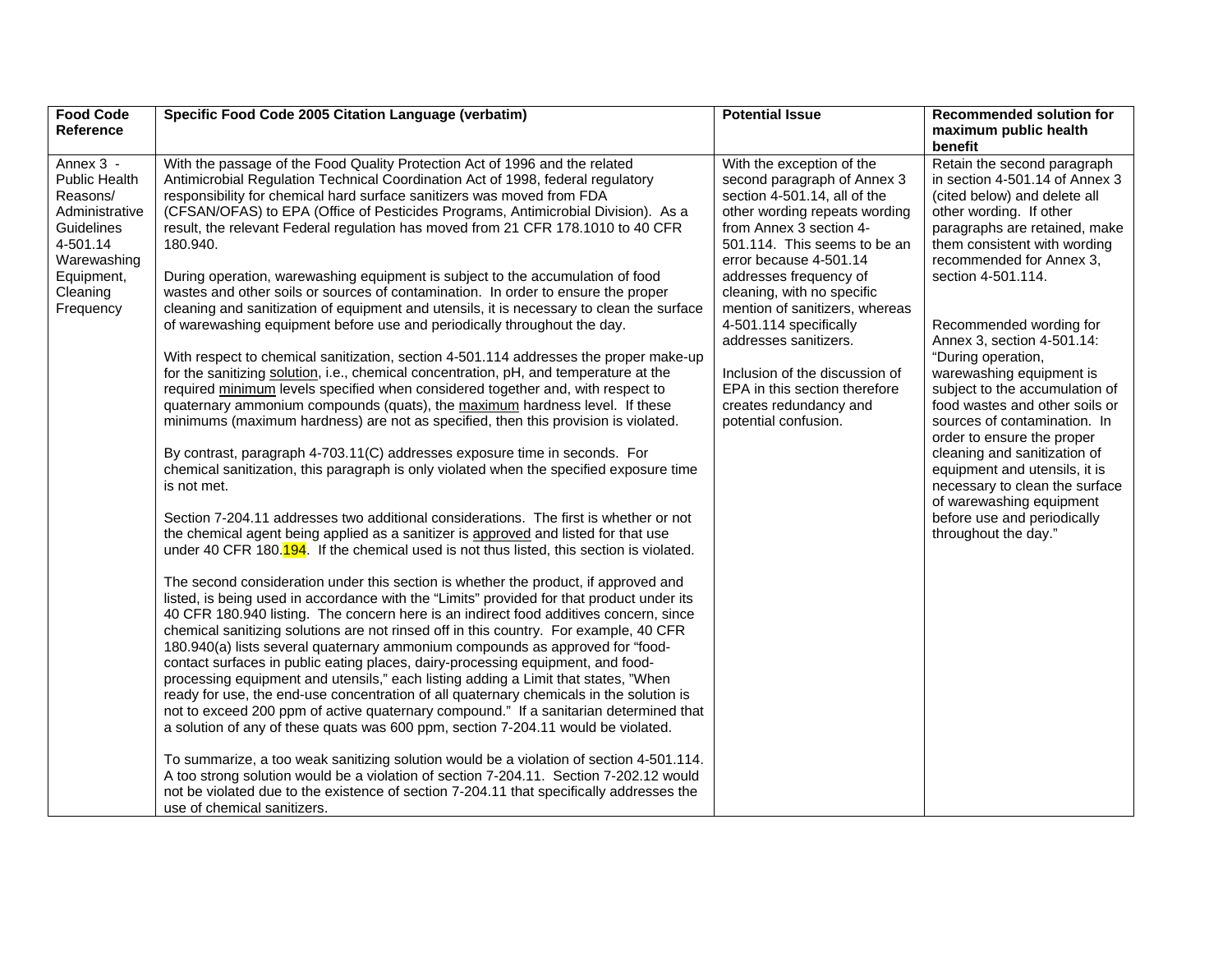| <b>Food Code</b>                   | Specific Food Code 2005 Citation Language                                                                      | <b>Potential Issue</b>                                                      | Recommended solution for maximum public                                                     |
|------------------------------------|----------------------------------------------------------------------------------------------------------------|-----------------------------------------------------------------------------|---------------------------------------------------------------------------------------------|
| <b>Reference</b>                   | (verbatim)                                                                                                     |                                                                             | health benefit                                                                              |
| Annex 3                            | With the passage of the Food Quality Protection Act of                                                         | With the shift in regulatory                                                | Proceed per 4-501.114 discussion above.                                                     |
| Public Health                      | 1996 and the related Antimicrobial Regulation Technical                                                        | responsibility, transfer of certain                                         |                                                                                             |
| Reasons/                           | Coordination Act of 1998, federal regulatory responsibility                                                    | sanitizer provisions in the Food Code                                       |                                                                                             |
| Administrative                     | for chemical hard surface sanitizers was moved from FDA                                                        | did not occur and has lead to confusion.                                    |                                                                                             |
| <b>Guidelines</b>                  | (CFSAN/OFAS) to EPA (Office of Pesticides Programs,                                                            | The Food Code covers information                                            |                                                                                             |
| 4-501.114                          | Antimicrobial Division). As a result, the relevant Federal                                                     | relevant to application of sanitizers in                                    |                                                                                             |
| Manual and                         | regulation has moved from 21 CFR 178.1010 to 40 CFR                                                            | food service operations that were not                                       | Change language in the second paragraph as                                                  |
| Mechanical                         | 180.940.                                                                                                       | included in 21 CFR 178.1010.                                                | indicated.                                                                                  |
| Warewashing                        |                                                                                                                | Specifically, the tables cited in 4-                                        | "The effectiveness of chemical sanitizers can be                                            |
| Equipment,                         | The effectiveness of chemical sanitizers can be directly                                                       | 501.114 of the Food Code, and                                               | directly affected by the temperature, pH,                                                   |
| Chemical                           | affected by the temperature, pH, concentration of the                                                          | exposure times cited in 4-703.11(C).                                        | concentration of the sanitizer solution used, and                                           |
| Sanitation -                       | sanitizer solution used, and hardness of the water. All                                                        |                                                                             | hardness of the water. All Sanitizers approved<br>for use under 40 CFR 180.940 must be used |
| Temperature, pH,<br>Concentration, | sanitizers approved for use under 40 CFR 180.940 must<br>be used under water conditions stated on the label to | Some products (e.g. low temperature<br>dish machine sanitizers) comply with | under water conditions stated on the label to                                               |
| and Hardness                       | ensure efficacy. Therefore, it is critical to sanitization that                                                | NSF certification criteria, and no EPA                                      | ensure efficacy. Provisions of 4-501.114 have                                               |
|                                    | the sanitizers are used properly and the solutions meet                                                        | protocol exists for registration of such                                    | been validated to provide equivalent                                                        |
|                                    | the minimum standards required in the Code.                                                                    | products.                                                                   | effectiveness at lower concentrations when used                                             |
|                                    |                                                                                                                |                                                                             | in conjunction with pH and temperature                                                      |
|                                    | With respect to chemical sanitization, section 4-501.114                                                       |                                                                             | adjustment. Therefore, it is critical to sanitization                                       |
|                                    | addresses the proper make-up for the sanitizing solution,                                                      |                                                                             | that the sanitizers are used properly and the                                               |
|                                    | i.e., chemical concentration, pH, and temperature at the                                                       |                                                                             | solutions meet the minimum standards required                                               |
|                                    | required maximum [should state "minimum"] levels                                                               |                                                                             | in the Code."                                                                               |
|                                    | specified when considered together and, with respect to                                                        |                                                                             |                                                                                             |
|                                    | quaternary ammonium compounds (quats), the maximum                                                             |                                                                             | Correct typo in the third paragraph-                                                        |
|                                    | hardness level. If these minimums (maximum hardness)                                                           |                                                                             | "maximum" should be "minimum" when                                                          |
|                                    | are not as specified, then this provision is violated.                                                         |                                                                             | referring to concentration and temperature to                                               |
|                                    |                                                                                                                |                                                                             | be consistent with the intent of 4-501.114.                                                 |
|                                    | By contrast, paragraph 4-703.11(C) addresses exposure                                                          |                                                                             |                                                                                             |
|                                    | time in seconds. For chemical sanitization, this paragraph                                                     |                                                                             |                                                                                             |
|                                    | is only violated when the specified exposure time is not                                                       |                                                                             |                                                                                             |
|                                    | met.                                                                                                           |                                                                             |                                                                                             |
|                                    |                                                                                                                |                                                                             |                                                                                             |
|                                    | Section 7-204.11 addresses two additional                                                                      |                                                                             |                                                                                             |
|                                    | considerations. The first is whether or not the chemical                                                       |                                                                             |                                                                                             |
|                                    | agent being applied as a sanitizer is approved and listed                                                      |                                                                             |                                                                                             |
|                                    | for that use under 40 CFR 180.940. If the chemical used                                                        |                                                                             |                                                                                             |
|                                    | is not thus listed, this section is violated.                                                                  |                                                                             | Change language of the second to last<br>paragraph as follows:                              |
|                                    | The second consideration under this section is whether                                                         |                                                                             | "The second consideration under this section is                                             |
|                                    | the product, if approved and listed, is being used in                                                          | EPA has approved quaternary                                                 | whether the product, if approved and listed, is                                             |
|                                    | accordance with the "Limits" provided for that product                                                         | ammonium compounds for some of                                              | being used in accordance with its EPA                                                       |
|                                    | under its 40 CFR 180.940 listing. The concern here is an                                                       | these uses that are above 200 ppm.                                          | registration the "Limits" provided for that produce                                         |
|                                    | indirect food additives concern, since chemical sanitizing                                                     | Using the example regarding 200 ppm                                         | under its 40 CFR 180.940 listing. The concern                                               |
|                                    | solutions are not rinsed off in this country. For example,                                                     | is not consistent with approved                                             | here is an indirect food additives concern, since                                           |
|                                    | 40 CFR 180.940(a) lists several quaternary ammonium                                                            | products.                                                                   | chemical sanitizing solutions are not rinsed off in                                         |